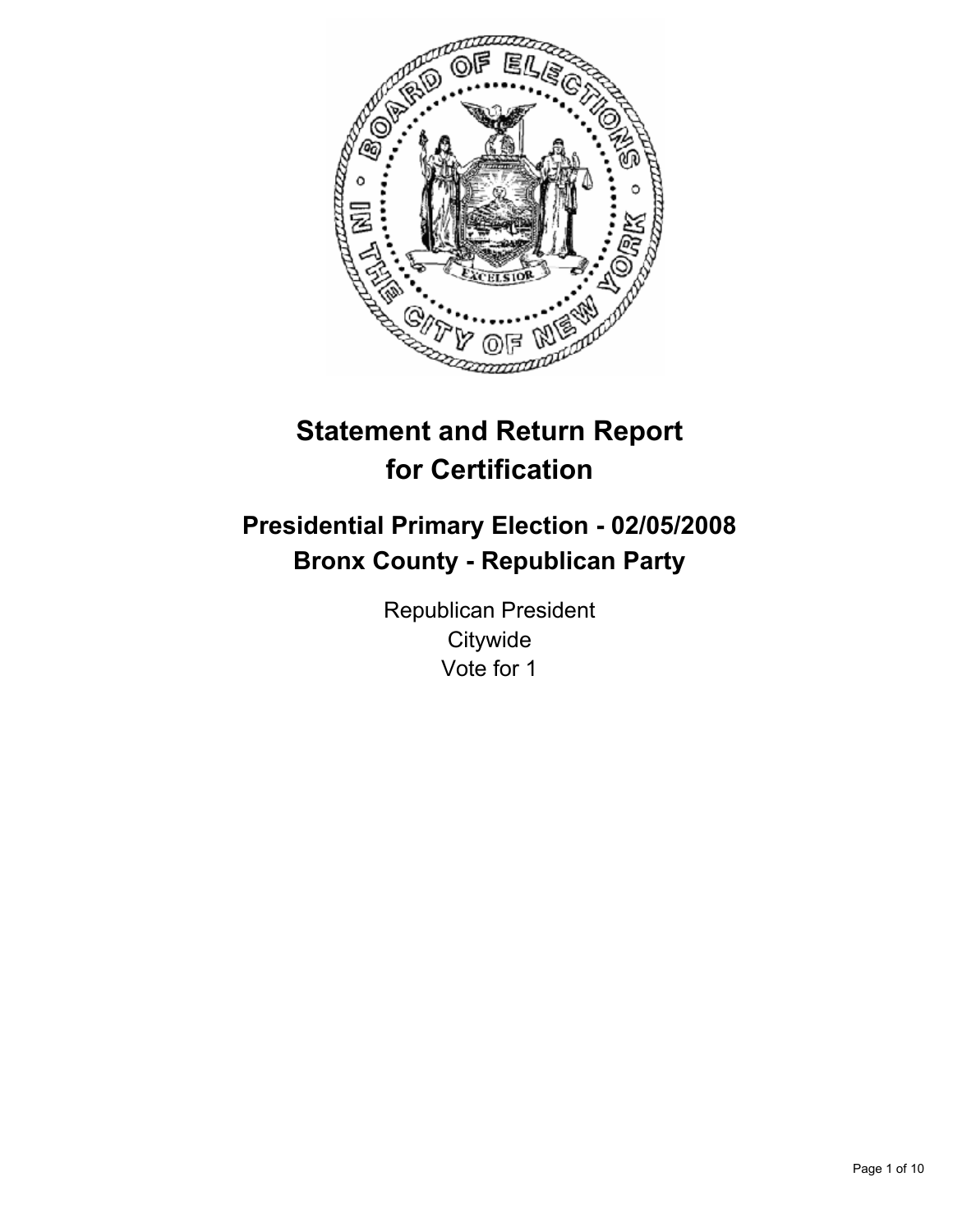

| <b>Assembly District 76</b> |                  |
|-----------------------------|------------------|
| <b>EMERGENCY</b>            | 19               |
| ABSENTEE/MILITARY           | 11               |
| <b>FEDERAL</b>              | $\boldsymbol{2}$ |
| <b>AFFIDAVIT</b>            | 11               |
| <b>RON PAUL</b>             | 27               |
| <b>ALAN KEYES</b>           | 5                |
| <b>DUNCAN HUNTER</b>        | 5                |
| <b>RUDY GIULIANI</b>        | 21               |
| <b>MITT ROMNEY</b>          | 58               |
| MIKE HUCKABEE               | 34               |
| <b>JOHN MCCAIN</b>          | 167              |
| FRED THOMPSON               | 13               |
| <b>Total Votes</b>          | 330              |
| <b>Assembly District 80</b> |                  |
| <b>EMERGENCY</b>            | 4                |
| ABSENTEE/MILITARY           | 56               |
| <b>FEDERAL</b>              | 8                |
| <b>AFFIDAVIT</b>            | 11               |
| <b>RON PAUL</b>             | 42               |
| <b>ALAN KEYES</b>           | 6                |
| <b>DUNCAN HUNTER</b>        | $\,6$            |
| <b>RUDY GIULIANI</b>        | 56               |
| <b>MITT ROMNEY</b>          | 221              |
| MIKE HUCKABEE               | 61               |
| <b>JOHN MCCAIN</b>          | 479              |
| FRED THOMPSON               | 11               |
| <b>Total Votes</b>          | 882              |
| <b>Assembly District 82</b> |                  |
| <b>EMERGENCY</b>            | 3                |
| ABSENTEE/MILITARY           | 91               |
| <b>FEDERAL</b>              | 26               |
| <b>AFFIDAVIT</b>            | 17               |
| <b>RON PAUL</b>             | 70               |
| <b>ALAN KEYES</b>           | $\frac{5}{7}$    |
| <b>DUNCAN HUNTER</b>        |                  |
| <b>RUDY GIULIANI</b>        | 81               |
| <b>MITT ROMNEY</b>          | 333              |
| MIKE HUCKABEE               | 110              |
| <b>JOHN MCCAIN</b>          | 987              |
| FRED THOMPSON               | 11               |
| <b>Total Votes</b>          | 1,604            |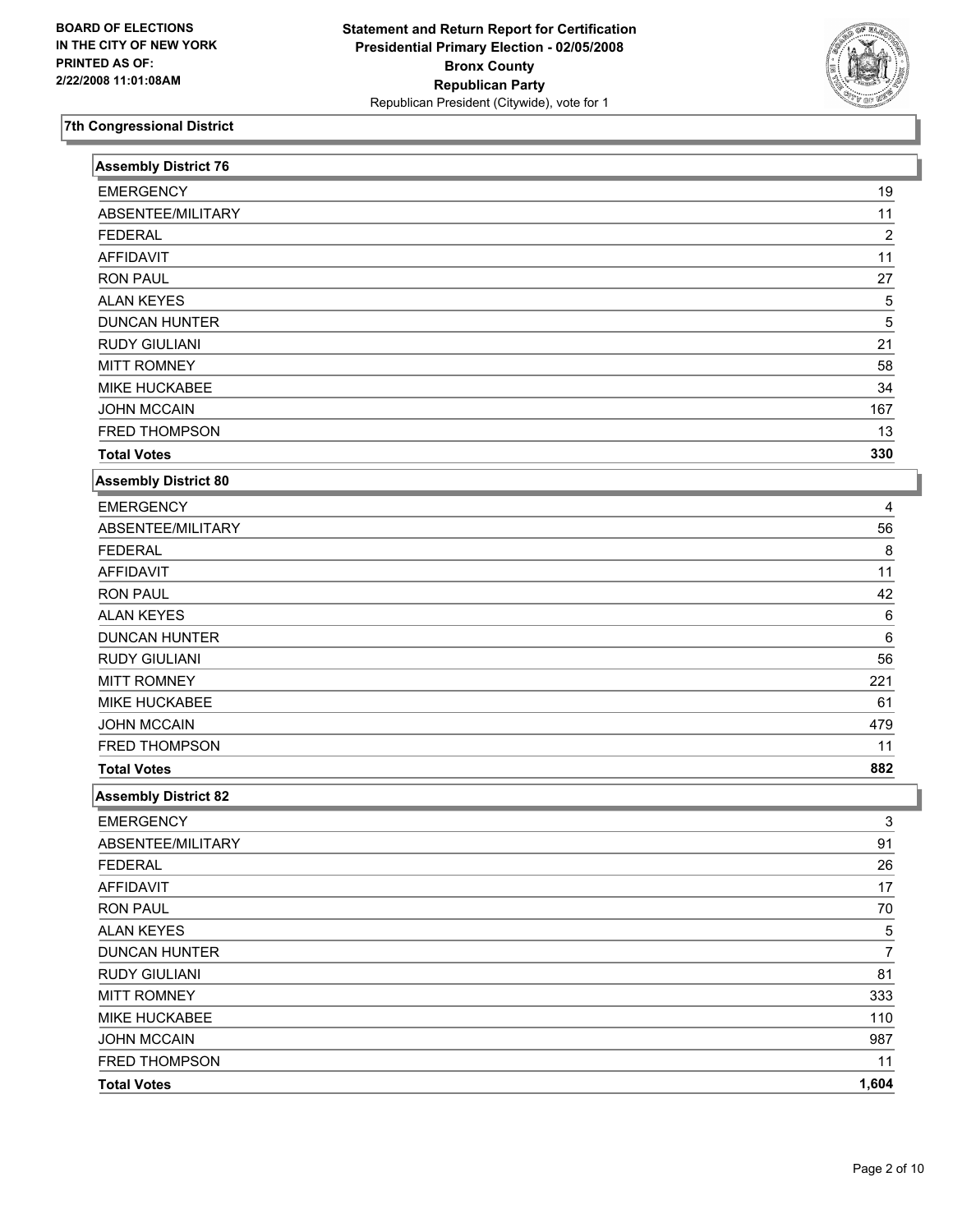

| <b>Assembly District 83</b> |                |
|-----------------------------|----------------|
| <b>EMERGENCY</b>            | 0              |
| ABSENTEE/MILITARY           | 0              |
| <b>FEDERAL</b>              |                |
| <b>AFFIDAVIT</b>            | 0              |
| <b>RON PAUL</b>             | 0              |
| <b>ALAN KEYES</b>           |                |
| <b>DUNCAN HUNTER</b>        |                |
| <b>RUDY GIULIANI</b>        | 2              |
| <b>MITT ROMNEY</b>          |                |
| <b>MIKE HUCKABEE</b>        |                |
| <b>JOHN MCCAIN</b>          | 7              |
| FRED THOMPSON               | 0              |
| <b>Total Votes</b>          | 16             |
| <b>Assembly District 84</b> |                |
| <b>EMERGENCY</b>            | 0              |
| ABSENTEE/MILITARY           | 0              |
| <b>FEDERAL</b>              | 0              |
| <b>AFFIDAVIT</b>            | 0              |
| <b>RON PAUL</b>             | 0              |
| <b>ALAN KEYES</b>           | 0              |
| <b>DUNCAN HUNTER</b>        | 0              |
| <b>RUDY GIULIANI</b>        | 0              |
| <b>MITT ROMNEY</b>          | 0              |
| MIKE HUCKABEE               | 0              |
| <b>JOHN MCCAIN</b>          | 0              |
| FRED THOMPSON               | 0              |
| <b>Total Votes</b>          | 0              |
| <b>Assembly District 85</b> |                |
| <b>EMERGENCY</b>            | 0              |
| ABSENTEE/MILITARY           | $\overline{c}$ |
| <b>FEDERAL</b>              | 1              |
| <b>AFFIDAVIT</b>            | 4              |
| <b>RON PAUL</b>             | 19             |
| <b>ALAN KEYES</b>           | 1              |
| <b>DUNCAN HUNTER</b>        | 1              |
| <b>RUDY GIULIANI</b>        | 8              |
| <b>MITT ROMNEY</b>          | 15             |
| MIKE HUCKABEE               | 17             |
| <b>JOHN MCCAIN</b>          | 35             |
| FRED THOMPSON               | 4              |
| <b>Total Votes</b>          | 100            |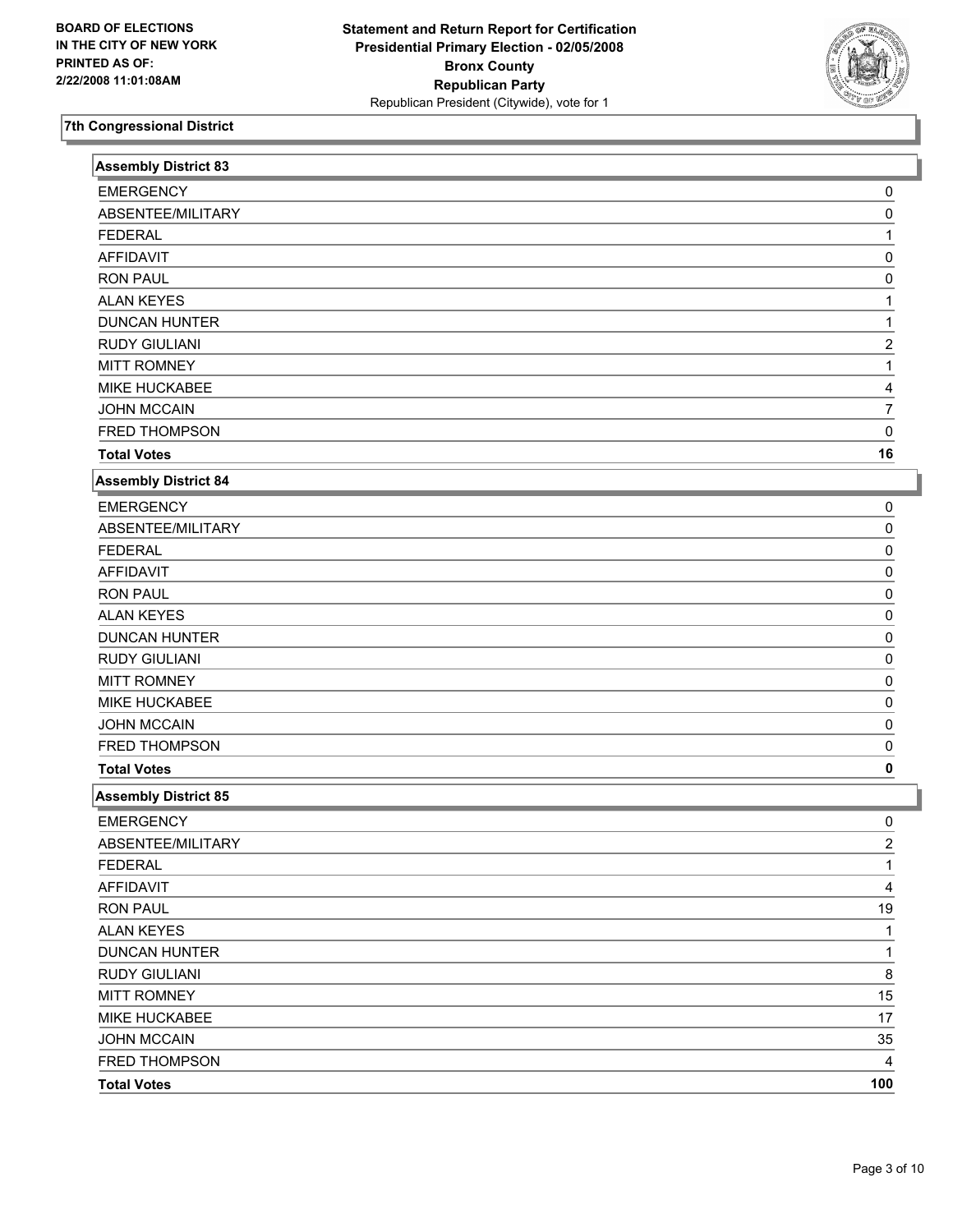

| <b>Total for 7th Congressional District-Bronx County</b> |  |
|----------------------------------------------------------|--|
| 26                                                       |  |
| 160                                                      |  |
| 38                                                       |  |
| 43                                                       |  |
| 158                                                      |  |
| 18                                                       |  |
| 20                                                       |  |
| 168                                                      |  |
| 628                                                      |  |
| 226                                                      |  |
| 1,675                                                    |  |
| 39                                                       |  |
| 2,932                                                    |  |
|                                                          |  |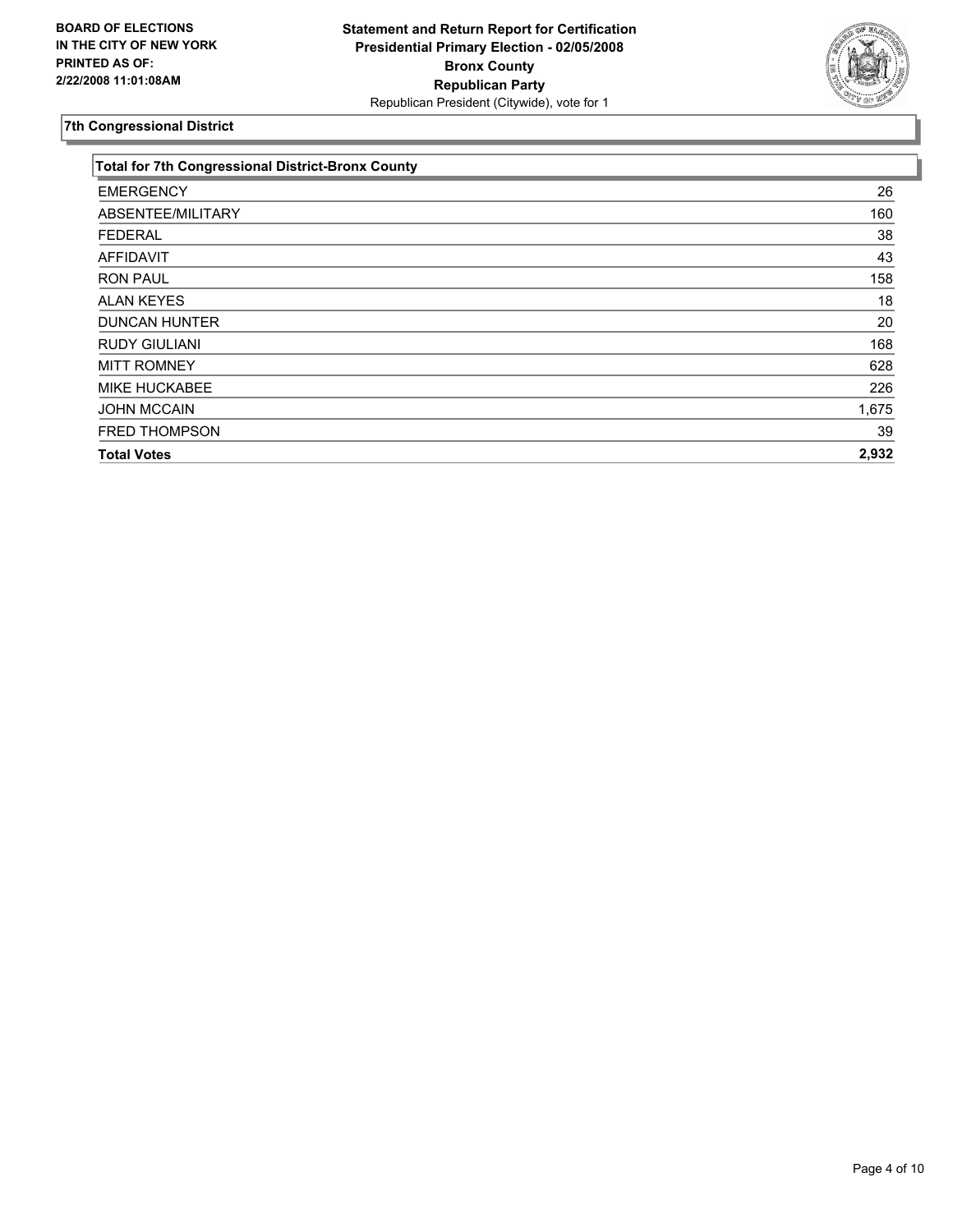

| <b>Assembly District 76</b> |                         |  |
|-----------------------------|-------------------------|--|
| <b>EMERGENCY</b>            | 0                       |  |
| ABSENTEE/MILITARY           | 0                       |  |
| <b>FEDERAL</b>              | 3                       |  |
| <b>AFFIDAVIT</b>            |                         |  |
| <b>RON PAUL</b>             | 3                       |  |
| <b>ALAN KEYES</b>           | 4                       |  |
| <b>DUNCAN HUNTER</b>        | 21                      |  |
| <b>RUDY GIULIANI</b>        | 3                       |  |
| <b>MITT ROMNEY</b>          | 8                       |  |
| MIKE HUCKABEE               | 3                       |  |
| <b>JOHN MCCAIN</b>          | 14                      |  |
| FRED THOMPSON               | 3                       |  |
| <b>Total Votes</b>          | 59                      |  |
| <b>Assembly District 77</b> |                         |  |
| <b>EMERGENCY</b>            |                         |  |
| ABSENTEE/MILITARY           | 13                      |  |
| <b>FEDERAL</b>              | 9                       |  |
| <b>AFFIDAVIT</b>            | 9                       |  |
| <b>RON PAUL</b>             | 42                      |  |
| <b>ALAN KEYES</b>           |                         |  |
| <b>DUNCAN HUNTER</b>        | 4                       |  |
| <b>RUDY GIULIANI</b>        | 18                      |  |
| <b>MITT ROMNEY</b>          | 19                      |  |
| MIKE HUCKABEE               | 11                      |  |
| <b>JOHN MCCAIN</b>          | 70                      |  |
| FRED THOMPSON               | 4                       |  |
| <b>Total Votes</b>          | 172                     |  |
| <b>Assembly District 78</b> |                         |  |
| <b>EMERGENCY</b>            | 0                       |  |
| ABSENTEE/MILITARY           | 4                       |  |
| <b>FEDERAL</b>              | $\frac{8}{1}$           |  |
| <b>AFFIDAVIT</b>            | $\overline{\mathbf{c}}$ |  |
| <b>RON PAUL</b>             | $25\,$                  |  |
| <b>ALAN KEYES</b>           | $\overline{\mathbf{c}}$ |  |
| <b>DUNCAN HUNTER</b>        | 5                       |  |
| <b>RUDY GIULIANI</b>        | $10$                    |  |
| <b>MITT ROMNEY</b>          | 41                      |  |
| MIKE HUCKABEE               | 20                      |  |
| <b>JOHN MCCAIN</b>          | 108                     |  |
| FRED THOMPSON               | 5                       |  |
| <b>Total Votes</b>          | 216                     |  |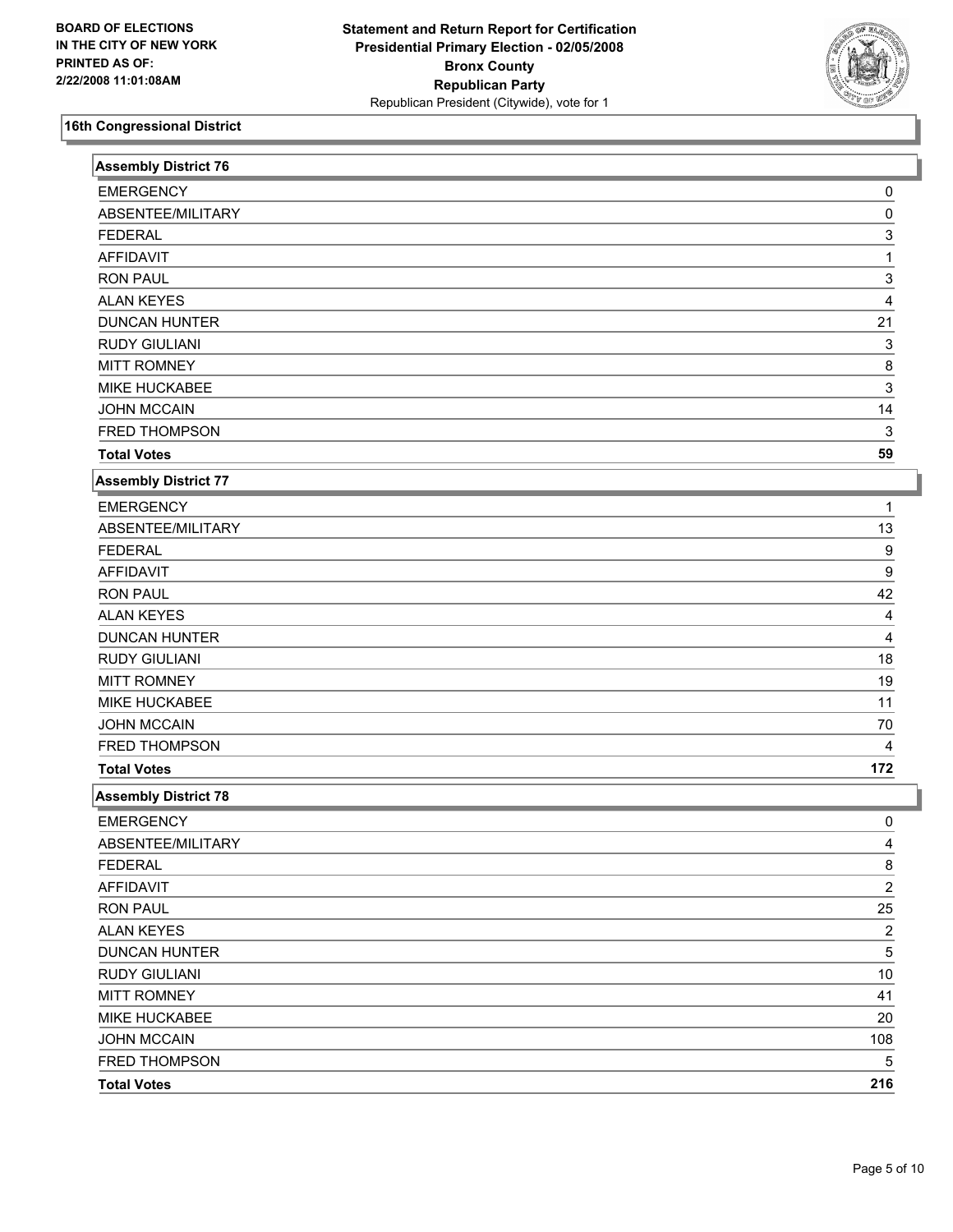

| <b>EMERGENCY</b><br>2<br>14<br>ABSENTEE/MILITARY<br>$\overline{\mathbf{c}}$<br><b>FEDERAL</b><br><b>AFFIDAVIT</b><br>8<br><b>RON PAUL</b><br>8<br><b>ALAN KEYES</b><br>4<br><b>DUNCAN HUNTER</b><br><b>RUDY GIULIANI</b><br>7<br><b>MITT ROMNEY</b><br>24<br>MIKE HUCKABEE<br>18<br><b>JOHN MCCAIN</b><br>53<br>FRED THOMPSON<br>4<br>119<br><b>Total Votes</b><br><b>Assembly District 84</b><br><b>EMERGENCY</b><br>ABSENTEE/MILITARY<br>6<br><b>FEDERAL</b><br>0<br><b>AFFIDAVIT</b><br>$10$<br><b>RON PAUL</b><br>23<br><b>ALAN KEYES</b><br>5<br>$\overline{2}$<br><b>DUNCAN HUNTER</b><br><b>RUDY GIULIANI</b><br>12<br><b>MITT ROMNEY</b><br>15<br>MIKE HUCKABEE<br>17<br><b>JOHN MCCAIN</b><br>73<br>FRED THOMPSON<br>3<br>150<br><b>Total Votes</b><br><b>Assembly District 85</b><br><b>EMERGENCY</b><br>0<br>ABSENTEE/MILITARY<br>4<br><b>FEDERAL</b><br>0<br><b>AFFIDAVIT</b><br>1<br>9<br><b>RON PAUL</b><br>0<br><b>ALAN KEYES</b><br>0<br><b>DUNCAN HUNTER</b><br>3<br><b>RUDY GIULIANI</b><br><b>MITT ROMNEY</b><br>12<br>MIKE HUCKABEE<br>9<br>$30\,$<br><b>JOHN MCCAIN</b><br>$\overline{\mathbf{c}}$<br>FRED THOMPSON<br>65<br><b>Total Votes</b> | <b>Assembly District 79</b> |  |
|----------------------------------------------------------------------------------------------------------------------------------------------------------------------------------------------------------------------------------------------------------------------------------------------------------------------------------------------------------------------------------------------------------------------------------------------------------------------------------------------------------------------------------------------------------------------------------------------------------------------------------------------------------------------------------------------------------------------------------------------------------------------------------------------------------------------------------------------------------------------------------------------------------------------------------------------------------------------------------------------------------------------------------------------------------------------------------------------------------------------------------------------------------------------|-----------------------------|--|
|                                                                                                                                                                                                                                                                                                                                                                                                                                                                                                                                                                                                                                                                                                                                                                                                                                                                                                                                                                                                                                                                                                                                                                      |                             |  |
|                                                                                                                                                                                                                                                                                                                                                                                                                                                                                                                                                                                                                                                                                                                                                                                                                                                                                                                                                                                                                                                                                                                                                                      |                             |  |
|                                                                                                                                                                                                                                                                                                                                                                                                                                                                                                                                                                                                                                                                                                                                                                                                                                                                                                                                                                                                                                                                                                                                                                      |                             |  |
|                                                                                                                                                                                                                                                                                                                                                                                                                                                                                                                                                                                                                                                                                                                                                                                                                                                                                                                                                                                                                                                                                                                                                                      |                             |  |
|                                                                                                                                                                                                                                                                                                                                                                                                                                                                                                                                                                                                                                                                                                                                                                                                                                                                                                                                                                                                                                                                                                                                                                      |                             |  |
|                                                                                                                                                                                                                                                                                                                                                                                                                                                                                                                                                                                                                                                                                                                                                                                                                                                                                                                                                                                                                                                                                                                                                                      |                             |  |
|                                                                                                                                                                                                                                                                                                                                                                                                                                                                                                                                                                                                                                                                                                                                                                                                                                                                                                                                                                                                                                                                                                                                                                      |                             |  |
|                                                                                                                                                                                                                                                                                                                                                                                                                                                                                                                                                                                                                                                                                                                                                                                                                                                                                                                                                                                                                                                                                                                                                                      |                             |  |
|                                                                                                                                                                                                                                                                                                                                                                                                                                                                                                                                                                                                                                                                                                                                                                                                                                                                                                                                                                                                                                                                                                                                                                      |                             |  |
|                                                                                                                                                                                                                                                                                                                                                                                                                                                                                                                                                                                                                                                                                                                                                                                                                                                                                                                                                                                                                                                                                                                                                                      |                             |  |
|                                                                                                                                                                                                                                                                                                                                                                                                                                                                                                                                                                                                                                                                                                                                                                                                                                                                                                                                                                                                                                                                                                                                                                      |                             |  |
|                                                                                                                                                                                                                                                                                                                                                                                                                                                                                                                                                                                                                                                                                                                                                                                                                                                                                                                                                                                                                                                                                                                                                                      |                             |  |
|                                                                                                                                                                                                                                                                                                                                                                                                                                                                                                                                                                                                                                                                                                                                                                                                                                                                                                                                                                                                                                                                                                                                                                      |                             |  |
|                                                                                                                                                                                                                                                                                                                                                                                                                                                                                                                                                                                                                                                                                                                                                                                                                                                                                                                                                                                                                                                                                                                                                                      |                             |  |
|                                                                                                                                                                                                                                                                                                                                                                                                                                                                                                                                                                                                                                                                                                                                                                                                                                                                                                                                                                                                                                                                                                                                                                      |                             |  |
|                                                                                                                                                                                                                                                                                                                                                                                                                                                                                                                                                                                                                                                                                                                                                                                                                                                                                                                                                                                                                                                                                                                                                                      |                             |  |
|                                                                                                                                                                                                                                                                                                                                                                                                                                                                                                                                                                                                                                                                                                                                                                                                                                                                                                                                                                                                                                                                                                                                                                      |                             |  |
|                                                                                                                                                                                                                                                                                                                                                                                                                                                                                                                                                                                                                                                                                                                                                                                                                                                                                                                                                                                                                                                                                                                                                                      |                             |  |
|                                                                                                                                                                                                                                                                                                                                                                                                                                                                                                                                                                                                                                                                                                                                                                                                                                                                                                                                                                                                                                                                                                                                                                      |                             |  |
|                                                                                                                                                                                                                                                                                                                                                                                                                                                                                                                                                                                                                                                                                                                                                                                                                                                                                                                                                                                                                                                                                                                                                                      |                             |  |
|                                                                                                                                                                                                                                                                                                                                                                                                                                                                                                                                                                                                                                                                                                                                                                                                                                                                                                                                                                                                                                                                                                                                                                      |                             |  |
|                                                                                                                                                                                                                                                                                                                                                                                                                                                                                                                                                                                                                                                                                                                                                                                                                                                                                                                                                                                                                                                                                                                                                                      |                             |  |
|                                                                                                                                                                                                                                                                                                                                                                                                                                                                                                                                                                                                                                                                                                                                                                                                                                                                                                                                                                                                                                                                                                                                                                      |                             |  |
|                                                                                                                                                                                                                                                                                                                                                                                                                                                                                                                                                                                                                                                                                                                                                                                                                                                                                                                                                                                                                                                                                                                                                                      |                             |  |
|                                                                                                                                                                                                                                                                                                                                                                                                                                                                                                                                                                                                                                                                                                                                                                                                                                                                                                                                                                                                                                                                                                                                                                      |                             |  |
|                                                                                                                                                                                                                                                                                                                                                                                                                                                                                                                                                                                                                                                                                                                                                                                                                                                                                                                                                                                                                                                                                                                                                                      |                             |  |
|                                                                                                                                                                                                                                                                                                                                                                                                                                                                                                                                                                                                                                                                                                                                                                                                                                                                                                                                                                                                                                                                                                                                                                      |                             |  |
|                                                                                                                                                                                                                                                                                                                                                                                                                                                                                                                                                                                                                                                                                                                                                                                                                                                                                                                                                                                                                                                                                                                                                                      |                             |  |
|                                                                                                                                                                                                                                                                                                                                                                                                                                                                                                                                                                                                                                                                                                                                                                                                                                                                                                                                                                                                                                                                                                                                                                      |                             |  |
|                                                                                                                                                                                                                                                                                                                                                                                                                                                                                                                                                                                                                                                                                                                                                                                                                                                                                                                                                                                                                                                                                                                                                                      |                             |  |
|                                                                                                                                                                                                                                                                                                                                                                                                                                                                                                                                                                                                                                                                                                                                                                                                                                                                                                                                                                                                                                                                                                                                                                      |                             |  |
|                                                                                                                                                                                                                                                                                                                                                                                                                                                                                                                                                                                                                                                                                                                                                                                                                                                                                                                                                                                                                                                                                                                                                                      |                             |  |
|                                                                                                                                                                                                                                                                                                                                                                                                                                                                                                                                                                                                                                                                                                                                                                                                                                                                                                                                                                                                                                                                                                                                                                      |                             |  |
|                                                                                                                                                                                                                                                                                                                                                                                                                                                                                                                                                                                                                                                                                                                                                                                                                                                                                                                                                                                                                                                                                                                                                                      |                             |  |
|                                                                                                                                                                                                                                                                                                                                                                                                                                                                                                                                                                                                                                                                                                                                                                                                                                                                                                                                                                                                                                                                                                                                                                      |                             |  |
|                                                                                                                                                                                                                                                                                                                                                                                                                                                                                                                                                                                                                                                                                                                                                                                                                                                                                                                                                                                                                                                                                                                                                                      |                             |  |
|                                                                                                                                                                                                                                                                                                                                                                                                                                                                                                                                                                                                                                                                                                                                                                                                                                                                                                                                                                                                                                                                                                                                                                      |                             |  |
|                                                                                                                                                                                                                                                                                                                                                                                                                                                                                                                                                                                                                                                                                                                                                                                                                                                                                                                                                                                                                                                                                                                                                                      |                             |  |
|                                                                                                                                                                                                                                                                                                                                                                                                                                                                                                                                                                                                                                                                                                                                                                                                                                                                                                                                                                                                                                                                                                                                                                      |                             |  |
|                                                                                                                                                                                                                                                                                                                                                                                                                                                                                                                                                                                                                                                                                                                                                                                                                                                                                                                                                                                                                                                                                                                                                                      |                             |  |
|                                                                                                                                                                                                                                                                                                                                                                                                                                                                                                                                                                                                                                                                                                                                                                                                                                                                                                                                                                                                                                                                                                                                                                      |                             |  |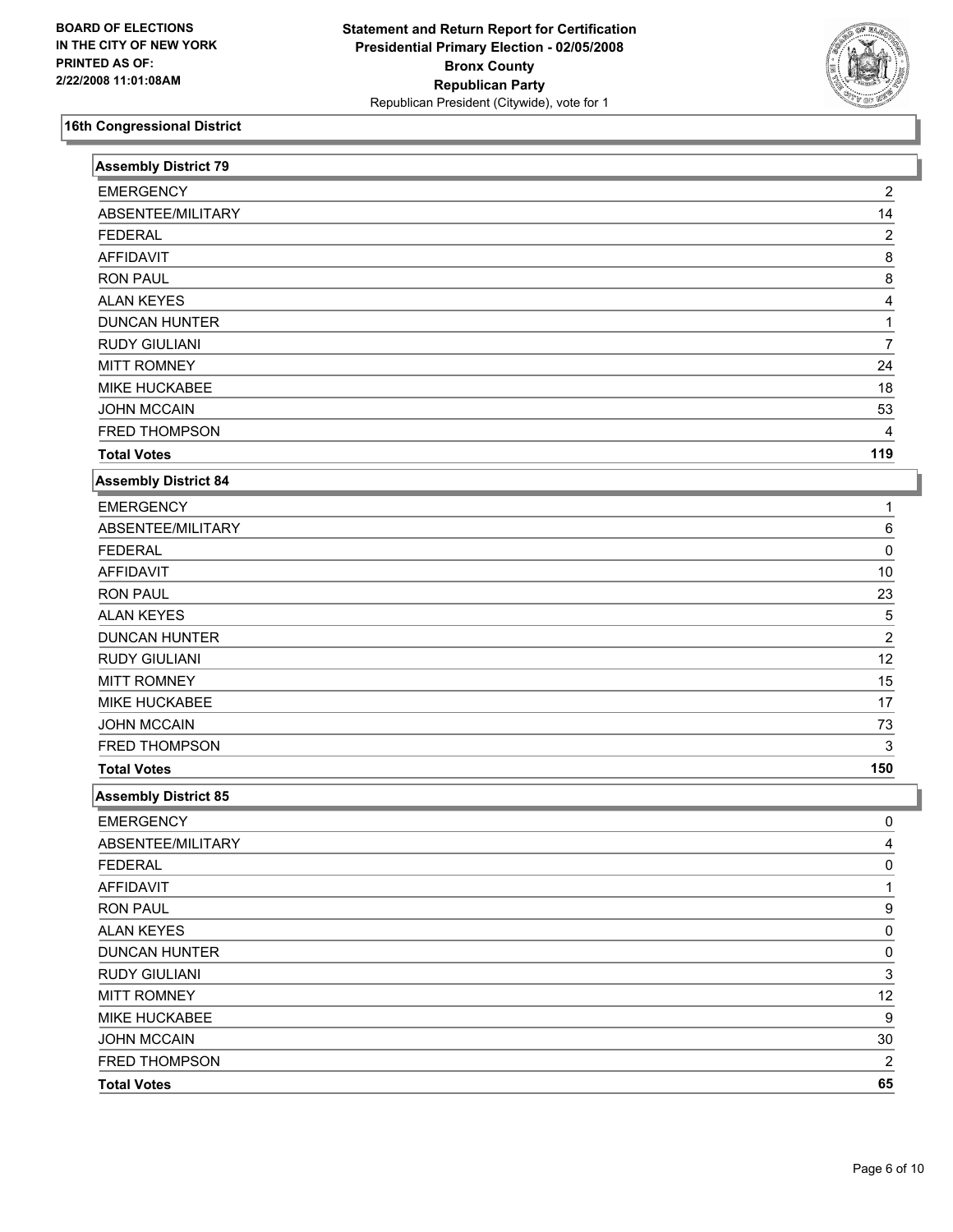

| <b>Assembly District 86</b>                        |                |
|----------------------------------------------------|----------------|
| <b>EMERGENCY</b>                                   | 3              |
| ABSENTEE/MILITARY                                  | 10             |
| <b>FEDERAL</b>                                     | 0              |
| <b>AFFIDAVIT</b>                                   | 11             |
| <b>RON PAUL</b>                                    | 21             |
| <b>ALAN KEYES</b>                                  | 4              |
| <b>DUNCAN HUNTER</b>                               | $\overline{c}$ |
| <b>RUDY GIULIANI</b>                               | $\overline{7}$ |
| <b>MITT ROMNEY</b>                                 | 16             |
| MIKE HUCKABEE                                      | 25             |
| <b>JOHN MCCAIN</b>                                 | 66             |
| FRED THOMPSON                                      | $\overline{c}$ |
| <b>Total Votes</b>                                 | 143            |
| Total for 16th Congressional District-Bronx County |                |
| <b>EMERGENCY</b>                                   | 7              |
| ABSENTEE/MILITARY                                  | 51             |
| <b>FEDERAL</b>                                     | 22             |
| <b>AFFIDAVIT</b>                                   | 42             |
| <b>RON PAUL</b>                                    | 131            |
| <b>ALAN KEYES</b>                                  | 23             |
| <b>DUNCAN HUNTER</b>                               | 35             |
| <b>RUDY GIULIANI</b>                               | 60             |
| <b>MITT ROMNEY</b>                                 | 135            |
| <b>MIKE HUCKABEE</b>                               | 103            |
| <b>JOHN MCCAIN</b>                                 | 414            |
| FRED THOMPSON                                      | 23             |
| <b>Total Votes</b>                                 | 924            |
|                                                    |                |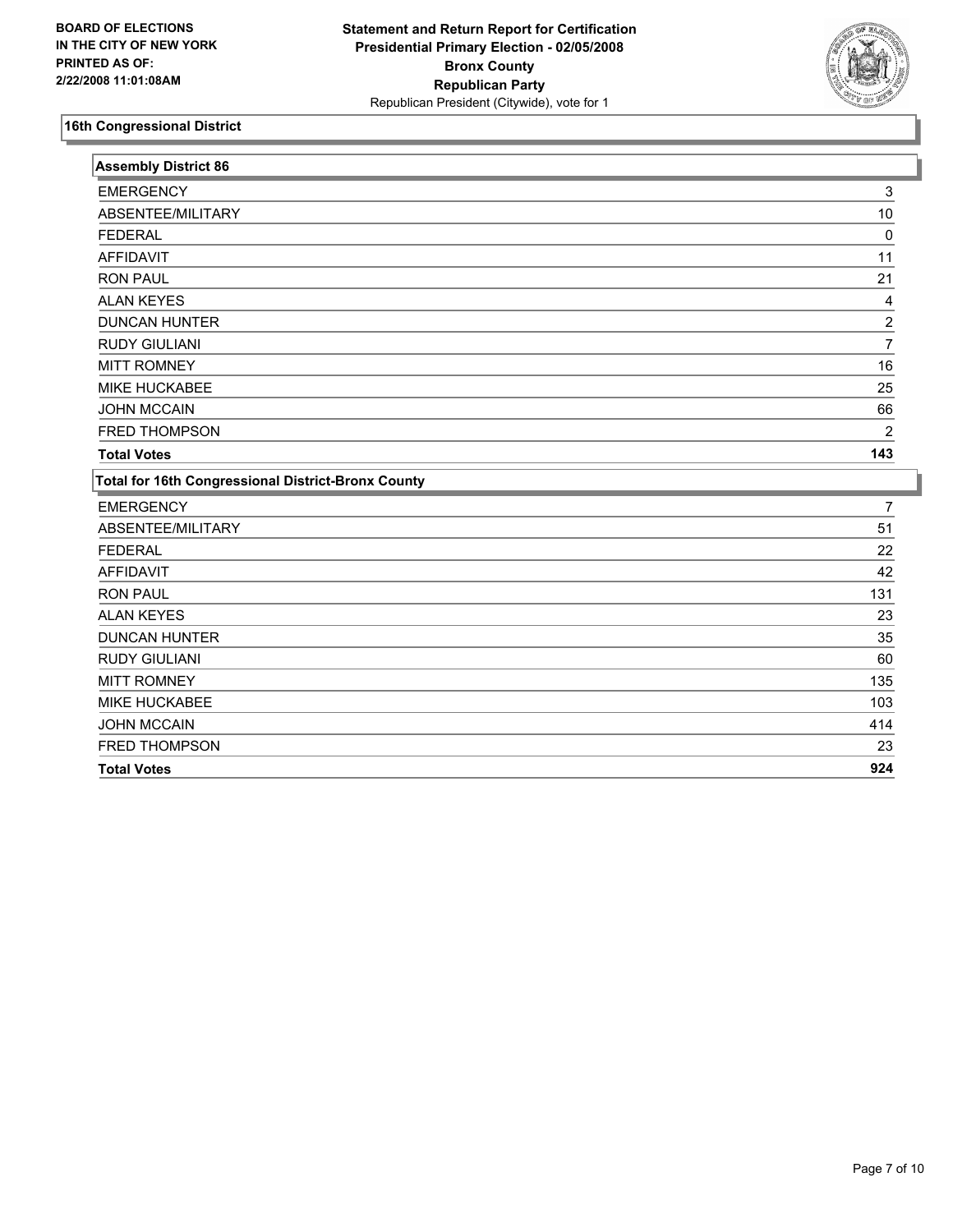

| <b>Assembly District 78</b> |                         |
|-----------------------------|-------------------------|
| <b>EMERGENCY</b>            | 0                       |
| ABSENTEE/MILITARY           | 0                       |
| <b>FEDERAL</b>              | 6                       |
| <b>AFFIDAVIT</b>            | 3                       |
| <b>RON PAUL</b>             | 15                      |
| <b>ALAN KEYES</b>           | $\overline{\mathbf{c}}$ |
| <b>DUNCAN HUNTER</b>        | 0                       |
| <b>RUDY GIULIANI</b>        | 5                       |
| <b>MITT ROMNEY</b>          | 22                      |
| MIKE HUCKABEE               | 11                      |
| <b>JOHN MCCAIN</b>          | 67                      |
| FRED THOMPSON               | 1                       |
| <b>Total Votes</b>          | 123                     |
| <b>Assembly District 80</b> |                         |
| <b>EMERGENCY</b>            | 2                       |
| ABSENTEE/MILITARY           | 5                       |
| <b>FEDERAL</b>              | $10$                    |
| <b>AFFIDAVIT</b>            | 3                       |
| <b>RON PAUL</b>             | 7                       |
| <b>ALAN KEYES</b>           | 0                       |
| <b>DUNCAN HUNTER</b>        | 2                       |
| <b>RUDY GIULIANI</b>        | 9                       |
| <b>MITT ROMNEY</b>          | 29                      |
| MIKE HUCKABEE               | 16                      |
| <b>JOHN MCCAIN</b>          | 58                      |
| FRED THOMPSON               | 3                       |
| <b>Total Votes</b>          | 124                     |
| <b>Assembly District 81</b> |                         |
| <b>EMERGENCY</b>            | 39                      |
| ABSENTEE/MILITARY           | 59                      |
| <b>FEDERAL</b>              | $33\,$                  |
| <b>AFFIDAVIT</b>            | 23                      |
| <b>RON PAUL</b>             | 86                      |
| <b>ALAN KEYES</b>           | $\overline{3}$          |
| <b>DUNCAN HUNTER</b>        | 9                       |
| <b>RUDY GIULIANI</b>        | 67                      |
| <b>MITT ROMNEY</b>          | 325                     |
| MIKE HUCKABEE               | 77                      |
| <b>JOHN MCCAIN</b>          | 769                     |
| FRED THOMPSON               | 14                      |
| <b>Total Votes</b>          | 1,350                   |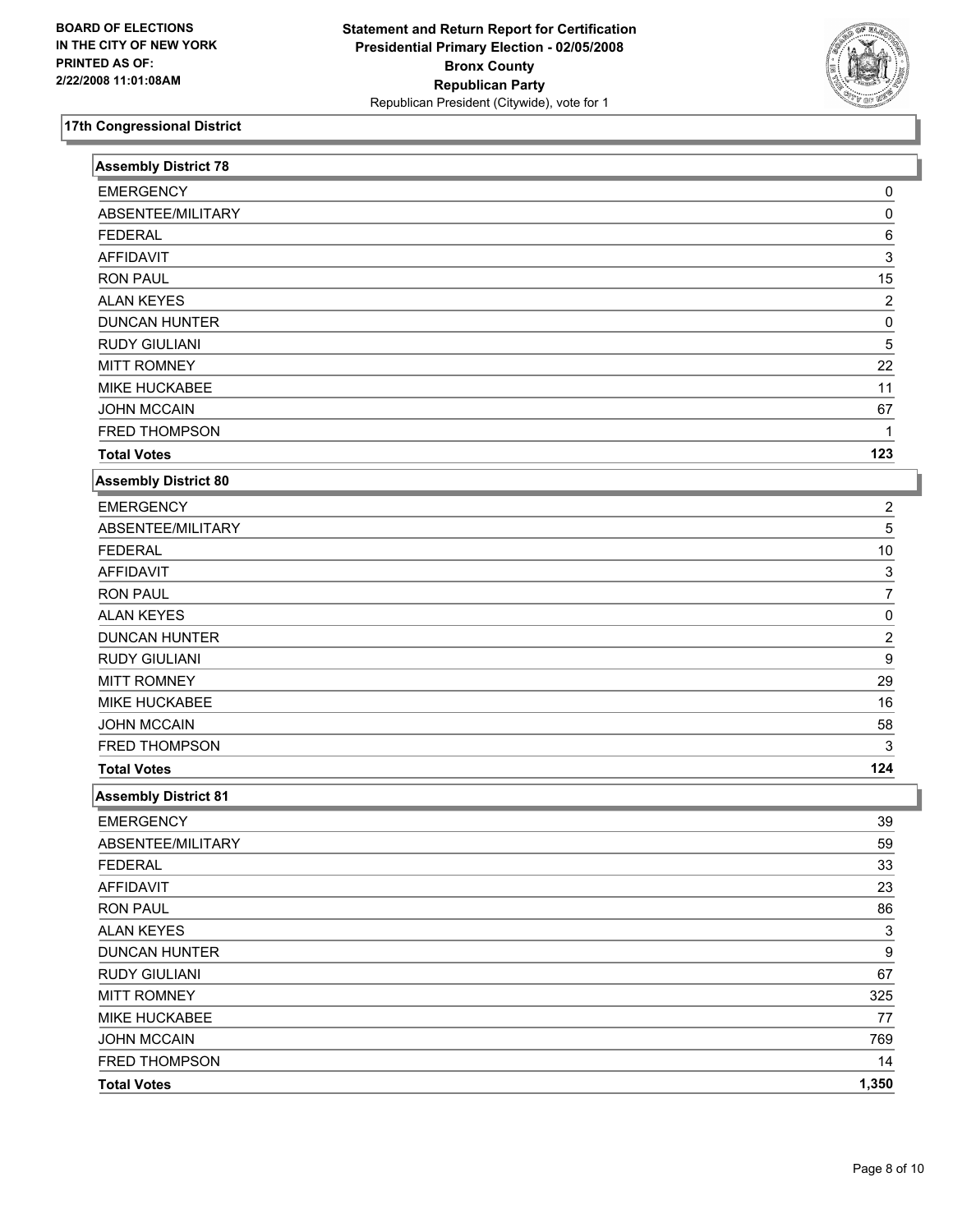

| <b>Assembly District 82</b>                        |       |
|----------------------------------------------------|-------|
| <b>EMERGENCY</b>                                   | 0     |
| ABSENTEE/MILITARY                                  | 0     |
| <b>FEDERAL</b>                                     | 0     |
| <b>AFFIDAVIT</b>                                   | 0     |
| <b>RON PAUL</b>                                    | 0     |
| <b>ALAN KEYES</b>                                  | 0     |
| <b>DUNCAN HUNTER</b>                               | 0     |
| <b>RUDY GIULIANI</b>                               | 0     |
| <b>MITT ROMNEY</b>                                 | 0     |
| MIKE HUCKABEE                                      | 0     |
| <b>JOHN MCCAIN</b>                                 | 0     |
| FRED THOMPSON                                      | 0     |
| <b>Total Votes</b>                                 | 0     |
| Assembly District 83                               |       |
| <b>EMERGENCY</b>                                   | 3     |
| ABSENTEE/MILITARY                                  | 26    |
| <b>FEDERAL</b>                                     | 8     |
| <b>AFFIDAVIT</b>                                   | 6     |
| <b>RON PAUL</b>                                    | 18    |
| <b>ALAN KEYES</b>                                  | 4     |
| <b>DUNCAN HUNTER</b>                               | 3     |
| <b>RUDY GIULIANI</b>                               | 9     |
| <b>MITT ROMNEY</b>                                 | 33    |
| MIKE HUCKABEE                                      | 31    |
| <b>JOHN MCCAIN</b>                                 | 88    |
| FRED THOMPSON                                      | 4     |
| <b>Total Votes</b>                                 | 190   |
| Total for 17th Congressional District-Bronx County |       |
| <b>EMERGENCY</b>                                   | 44    |
| ABSENTEE/MILITARY                                  | 90    |
| <b>FEDERAL</b>                                     | 57    |
| <b>AFFIDAVIT</b>                                   | 35    |
| <b>RON PAUL</b>                                    | 126   |
| <b>ALAN KEYES</b>                                  | 9     |
| <b>DUNCAN HUNTER</b>                               | 14    |
| <b>RUDY GIULIANI</b>                               | 90    |
| <b>MITT ROMNEY</b>                                 | 409   |
| MIKE HUCKABEE                                      | 135   |
| <b>JOHN MCCAIN</b>                                 | 982   |
| FRED THOMPSON                                      | 22    |
| <b>Total Votes</b>                                 | 1,787 |